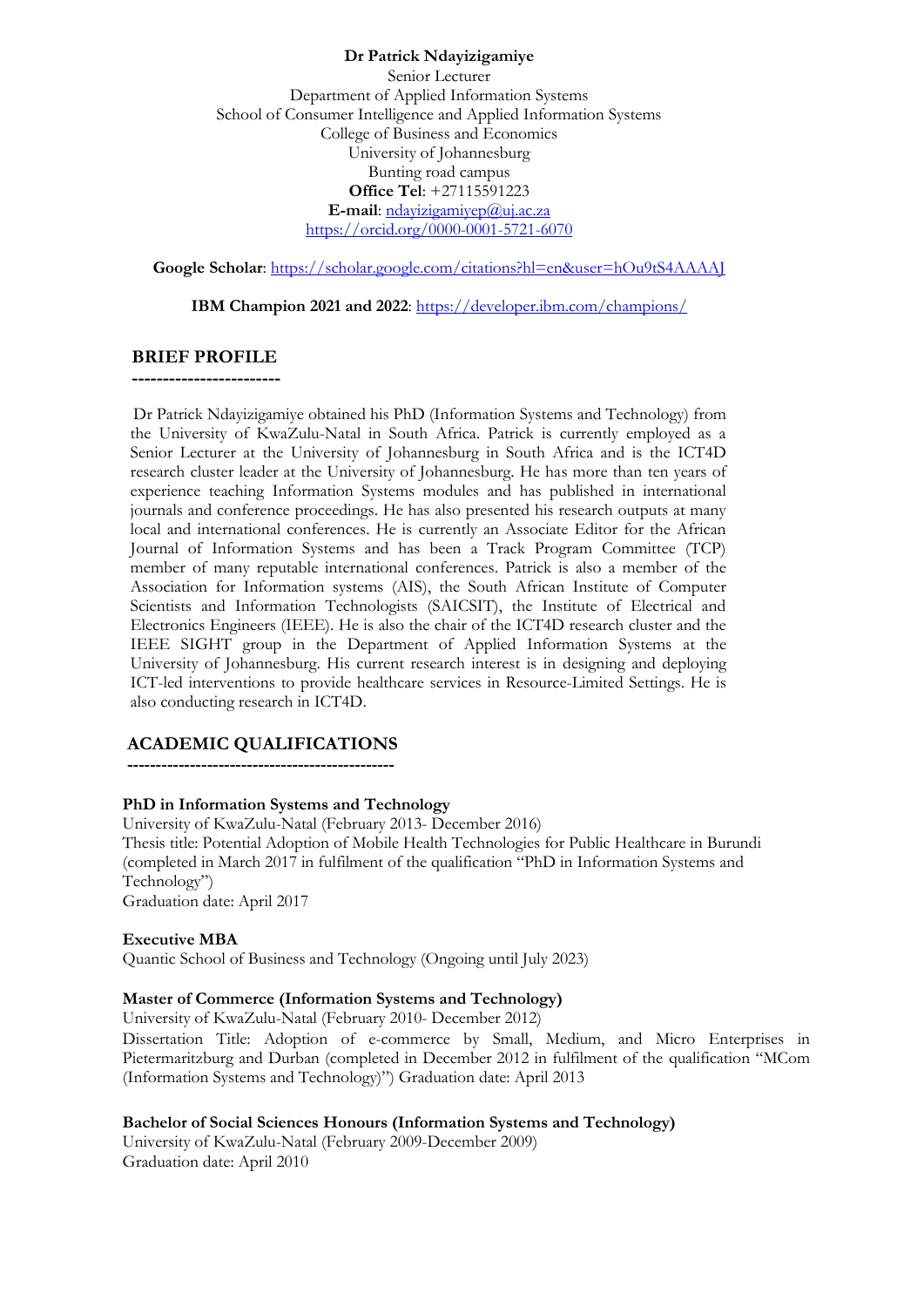# **Bachelor of Social Sciences (Politics, Marketing, and Information Systems and Technology)**

University of KwaZulu-Natal (February 2006- December 2008) Graduation date: April 2009

## **Postgraduate Diploma in Research supervision.**

University of Johannesburg (2019-2021) Graduation Date: October 2021

**Additional Training: --------------------------**

# **Rochester Institute of Technology-RITx (USA) 2017 and 2019:**

MicroMasters Certificate in Cybersecurity Cybersecurity Fundamentals: RITx- CYBER501x; Computer Forensics: RITx- CYBER502x; Cybersecurity Risk Management: RITx- CYBER503x; Network Security: RITx - CYBER504x ) Cybersecurity Capstone

# **University of the Witwatersrand (August 21 to September 9, 2016):**

Systems Thinking training: Attended a 3-week high-level capacity strengthening programme on Systems Analysis and Systems thinking

# **Johns Hopkins University-USA (September to October 2017):**

Completed a four (4) week online course in Systems Thinking in Public health

# **Data Science fundamentals certificate (IBM)**

January 2021

**Python data structures certificate (University of Michigan via Coursera)** January 2021

**Using Python to access Web data certificate (University of Michigan via Coursera)** January 2021

# **Python data structures certificate (University of Michigan via Coursera)** January 2021

**Using databases with Python certificate (University of Michigan via Coursera)** January 2021

# **See more certifications on LinkedIn**: [www.linkedin.com/in/patrick-ndayizigamiye-703aaa95](http://www.linkedin.com/in/patrick-ndayizigamiye-703aaa95)

# **INTERNAL AND EXTERNAL ACADEMIC INVOLVEMENT**

**------------------------------------------------------------------------------------------**

# **Editorial board**

**-------------------------------** Associate Editor for the African Journal of Information Systems -2018 to date

# **Reviewer panels**

**---------------------**

Reviewer for the Annals of Operations Research (part of Springer Nature)-2020 Reviewer for the European Journal of Information Systems (part of the basket of 8 AIS top journals)- 2020 Reviewer for BMC Public Health (part of Springer Nature)-2020 Reviewer for the BMJ innovations journal- 2019

Reviewer for the Youth and Globalisation Journal-2019

Reviewer for the World Development Journal-2019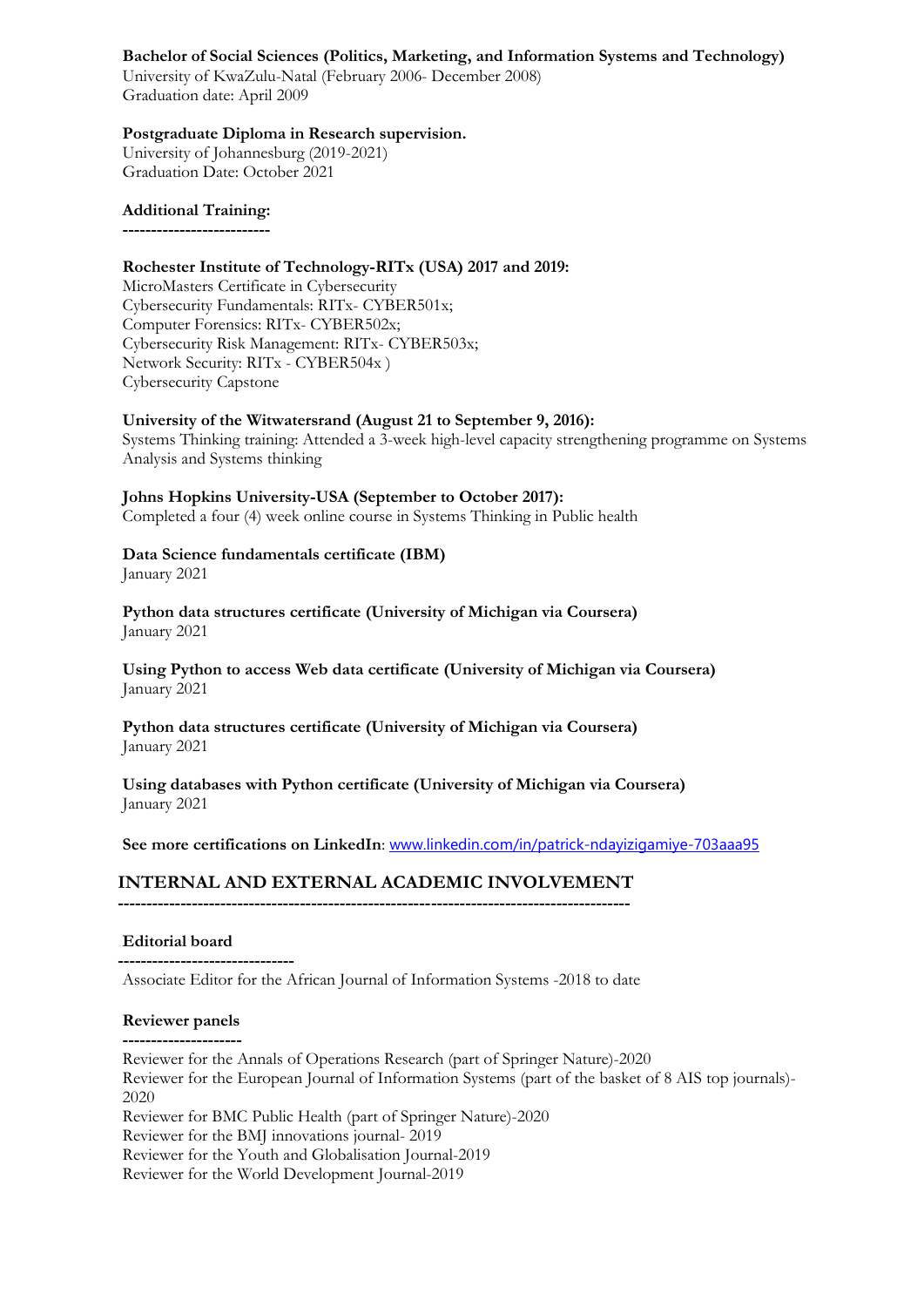## **Conference organising committee --------------------------------------------**

I was one of the conference chairs for the African Development Informatics Conference (AFRIDIC) 2021

I am co-chairing the 12th International Development Informatics Association (IDIA2022) conference.

# **Conference technical committees**

**-----------------------------------------**

Reviewer for South African Institute of Computer Scientists and Information (SAICSIT)-2020, 2019&2017

Reviewer and Track Program committee member for the 51st ACM Technical Symposium on Computer Science Education (SIGCSE 2020)

Reviewer for the 2019 European Conference on Information Systems (ECIS)-2019

Reviewer for the 2019 International Conference on Information Systems (ICIS)-2019

Editorial Committee member for the 2019 THREAT conference-2019

Reviewer and committee member for the 4th International Conference on the Internet, Cybersecurity and Information Systems (ICICIS)-2019

Track Program Committee (TPC) member on the technical program committee for 2019 IEEE GHTC (Seattle, 18 – 20 October)- 2019

Reviewer for the 2018 Americas Conference on Information Systems (2018 AMCIS) -2018 Reviewer for the 50th ACM Technical Symposium on Computer Science Education (SIGCSE 2018)-August 2018

Program committee member, reviewer and meta-reviewer for the 2018 AFRICHI conference-2018

mHealth track program committee (TPC) member and reviewer of the 2018 Global Humanitarian Technology Conference-2018

Reviewer for the 8th International Conference on Social Sciences-2017 Sub-reviewer for the 2017 South African Institute of Computer Scientists and Information

(SAICSIT)-2017

# **Conference track chair**

**--------------------------------**

Track chair for the IEEE International Multidisciplinary Information Technology and Engineering Conference (IMITEC 2019)-2019.

Track chair for the 2019 IEEE Global Humanitarian Technology Conference-2019.

Track chair for the 4th International Conference on the Internet, Cyber Security and Information Systems-2019

# **Examiner for Masters Dissertations and PhD Theses**

**-----------------------------------------------------------------** Examined 2 Masters Dissertations for the University of South Africa (UNISA) in 2017 and 2020:

- Mashingaidze, C. Porting of a decision support system for antenatal care called the BACIS program onto the OpenMRS medical record. MSc dissertation in Computing (University of South Africa)
- Plessis, A.G. Cybersecurity and Governance Framework of Information Systems in the South African Mining Industry. Master of Commerce dissertation in business management (University of South Africa)

Examined 1 Mini dissertation from the University of Johannesburg in 2019: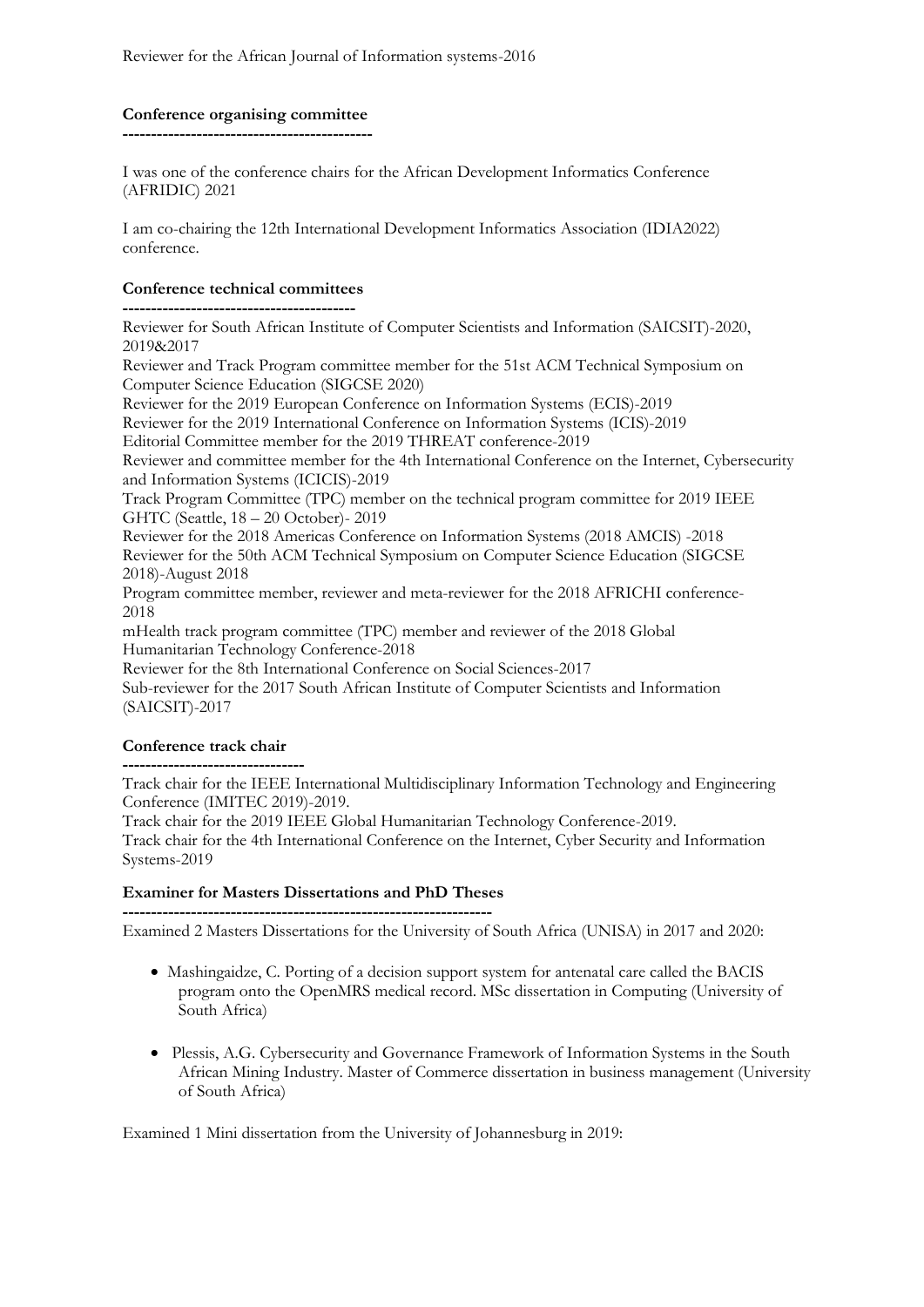• Nyoni, N. Determinants of Information Communication Technology For ICT4D Adoption. Minor dissertation (business management)

Examined 1 PhD thesis from UNISA in 2020:

• Moyo, S. A Software Development Methodology For Solo Software Developers: Leveraging The Product Quality Of Independent Developers. PhD thesis in Computer Science (University of South Africa)

#### **External moderator -------------------------**

External moderator for ICT3611 module (programming course)-Third-year level-UNISA-2021 External moderator for IRM4814 module (change management)-Honours level-UNISA-2019 External moderator for ICT2611module (Graphical User Interface Programming)-UNISA-2020 External moderator for MIS module (part of the UKZN MBA course)-UKZN-2019

#### **Internal moderator**

**------------------------**

Moderator for IFS 2A (Information Systems 2A)- 2nd year level-UJ-2019 and 2020 Moderator for BAY01B1 (Business Analysis 1)- 1st year level-UJ-2019 Moderator for ILS 3B (Information Systems 3B)- 3rd year level-UJ-2019

# **Plenary/Keynote Address and other external engagement**

**-------------------------------------------------------------------------**

I was a speaker at the IEEE ETAP Africa cybersecurity working group in 2017 I was a distinguished guest speaker at Mercer University (School of Engineering)- USA-2018 Title of the presentation: *"Implementing scalable mHealth Interventions in Africa: Lessons Learnt"* I gave a talk to pre-health students at MECER University about using mobile devices to provide healthcare in resource-limited countries-USA 2018 I was a speaker at the Master the frame training (level 1 and 2) held online on 23 and 24 November 2020 I was a speaker at IPID inaugural workshop at UJ-2019 I was a speaker at the UJ library conference- 2019 Appointed as a Judge for the 2020 IBM Master the Mainframe global competition -2020 Led and coached a team of UJ students in the Global Legal Hackaton- Sandton, 2020 Appointed as an IEEE SIGHT Education Subcommittee member-2018 Appointed as a mentor for the Delta challenge on-campus event-2019 UNESCO RRING (Responsible Research and Innovation Networking Globally) committee member-2020 (ongoing) Appointed as a mentor for the joint PAICTA-UJ Technopreneurship Centre Hackaton-2020 Actively mentored IBM student ambassadors at UJ-2020 In 2019, I partnered with Dr Donald Ekong from Mecer University (USA) to 1. develop mobile applications to assist in the disposal of medical waste and 2. To help in the diagnosis of Cholera. Gave an interview for Brainstorm Magazine in 2020. Facilitated research webinars with guests from overseas institutions. **Online training and events ----------------------------------**

I organised the IBM Master the Mainframe online training (level 1) for UJ students in partnership with IBM- 2020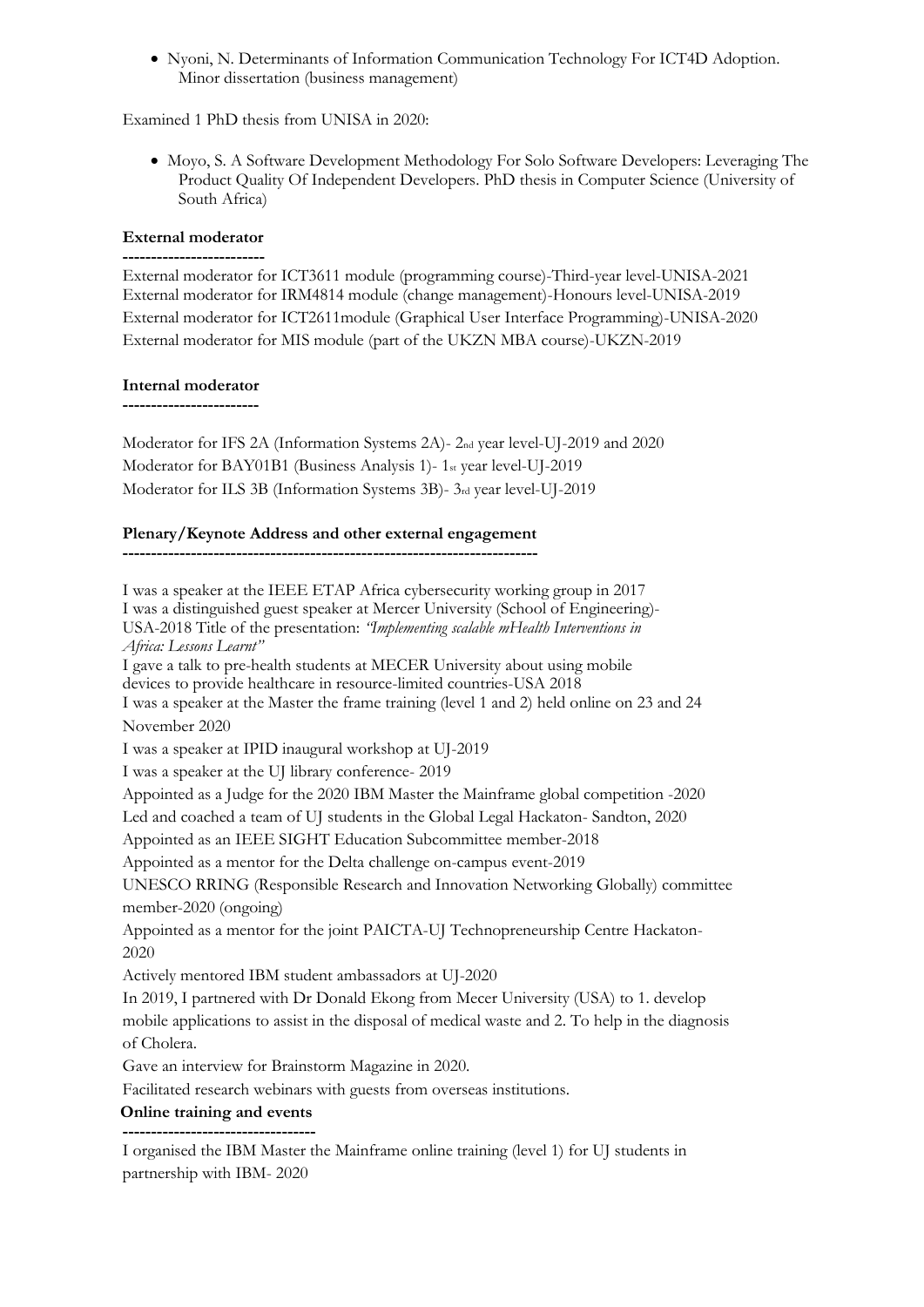I organised the introduction to IBM LINUX online training for first-year students at UJ in partnership with IBM-2020.

I organised the IBM Design Thinking workshop for UJ students in partnership with IBM-2020.

#### **Membership in professional organisations**

**-----------------------------------------------------** Association for Information systems (AIS) South African Institute of Computer Scientists and Information Technologists (SAICSIT) Institute of Electrical and Electronics Engineers (IEEE)

# **WORK EXPERIENCE**

**-------------------------------**

Program manager for the Diploma in Business Information Technology (BIT) program – January 2022 to date

University of Johannesburg

Senior lecturer- 2019 to date

Duties: teach undergraduate and postgraduate students in the Applied Information Systems Department; supervise masters, PhD students, and Postdoc research fellows; conduct research; publish research outputs in journals and present research papers at local and international conference University of Johannesburg

Postdoctoral researcher: 2017- 2018 Duties: Conduct research, write, publish and present papers at local and international conferences University of KwaZulu-Natal (UKZN)

Postgraduate assistant in the discipline of Information Systems and Technology: 2010-2016 Duties: delivered lectures to first-year students on selected subjects, facilitated modules' practicals at 1st, 2nd and 3rd-year levels, assisted lecturers in invigilating tests, assisted lecturers in conducting tutorials, set exam questions **UKZN** 

Part-time Lecturer in the discipline of information systems and Technology: 2013-2014 Duties: delivered lectures to first-year students on selected subjects, set and marked exam questions UKZN

Coordinator for the Writing Place (Howard, Westville and Pietermaritzburg campuses at UKZN)-2014 Duties: supervising a team of twelve (12) "academic writing tutors" for the Writing Place UKZN.

Lecturer for CBA (Certificate in Business Administration-UKZN extended Learning)-2013 Duties: delivered lectures to CBA students **UKZN** 

Tutor/Lecturer for IBSM (Integrated Business Studies for Management- Bcom4 extended curriculum)-2013

Duties: delivered lectures/tutorials to first-year (entrants) students, marked students Tutorials and assignments

UKZN

 Academic tutor for Augmented Curriculum Program (BCOM4)-2012 Duties: delivered lectures/tutorials to BCOM4 students on selected subjects UKZN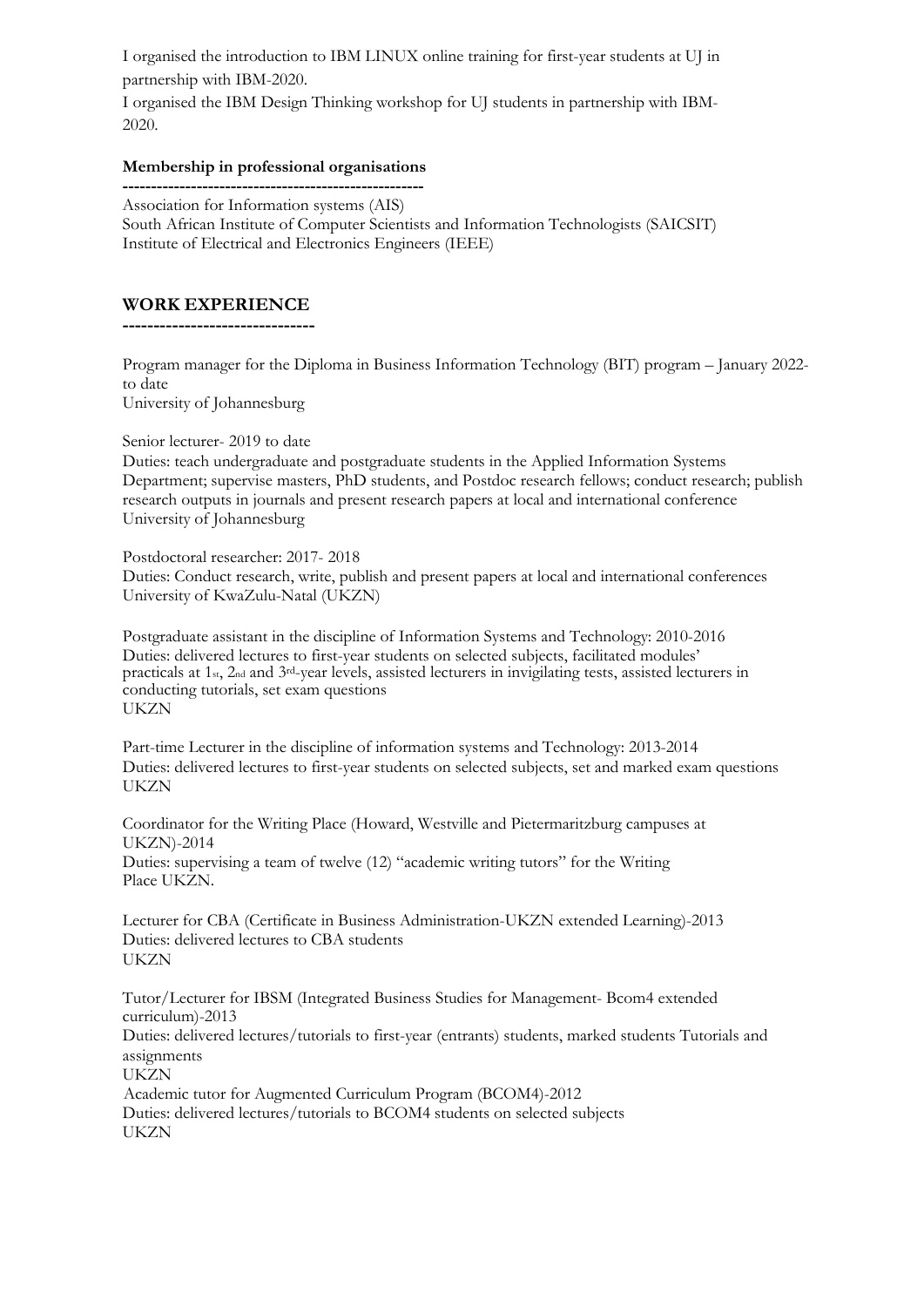#### **TEACHING EXPERIENCE**

**-------------------------------------**

I taught the following modules at the University of Johannesburg: Systems Software-SSW01A1 and SSW01B1 (first-year modules); Python programming module-DSW01A1 (Programming with Python for 1st-year students); Business Analysis-BAY02A1 (Second-year module); Database Security (IFS3B) Incident Response and Disaster Recovery-PGDIP0008 (Postgraduate level) and Business Analysis-BAY03A1.

I ran seminars on research methodology for Masters students in 2018 at the University of KwaZulu-Natal.

I was appointed as a part-time lecturer at UKZN-School of Information Systems and Technology in 2013-2014

I was appointed as a Postgraduate Assistant (PGA) at UKZN from 2010 to 2013, 2016 and 2017

I was appointed as tutor/lecturer in 2012 and 2013 for the UKZN-Bcom4 foundation programme.

I was appointed as a lecturer for the Certificate in Business Administration (CBA) programme at the University of KwaZulu-Natal in 2013

#### **POSTGRADUATE SUPERVISION**

**----------------------------------------------**

#### **Postdoctoral research supervision**

**-------------------------------------------**

Dr Macire Kante. Adoption of the Internet of Things in the healthcare sector. UJ, 2020 to 2021 (100% supervision) [In progress with 5 publications]

Dr Nurudeen Ajayi. Adoption of Blockchain in the healthcare sector. UJ, 2020 to 2021 (100% supervision) [In progress with 3 publications]

# **Doctoral research supervision**

**-------------------------------------** Mary Muhonde. A Maturity Model for E-health Interoperability in a Developing Country Context: The Case of Zimbabwe. UNISA, 2018 to 2021 (50% supervision with Dr Vincent Mzazi) [In progress]

Alpheus Wanano Mogwe. The effect of the adoption of mobile money services on Small to medium enterprises (SMEs) development. Proposal presented and accepted. UJ, 2020 to 2022 (100% Supervision) [In progress]

Ntombiyokusa Nyoni. A framework for the adoption of digital work to address unemployment in South Africa. Proposal presented and accepted. UJ, 2020 to 2022 (50% supervision with Dr Stella Bvuma) [In progress]

Milfort Maphuti Moloto. Precision driven construction tasks. UJ, 2020 to 2022 (50% supervision with Dr Molusiwa Ramabodu) [Proposal stage]

Bongisizwe Buthelezi. Blockchain solution for counterfeit drugs in South African Pharmaceutical Supply Chain. [In progress] (33% Supervision with Prof Hossana Twinomurinzi and Dr Shopee Dube)

Khulekani Sibanda. Exploring the design of a Secure and Permissioned Maternal and Child care Electronic Medical Records management system using Blockchain in low resource settings. UJ, 2021-2023 (100% Supervision) [In progress]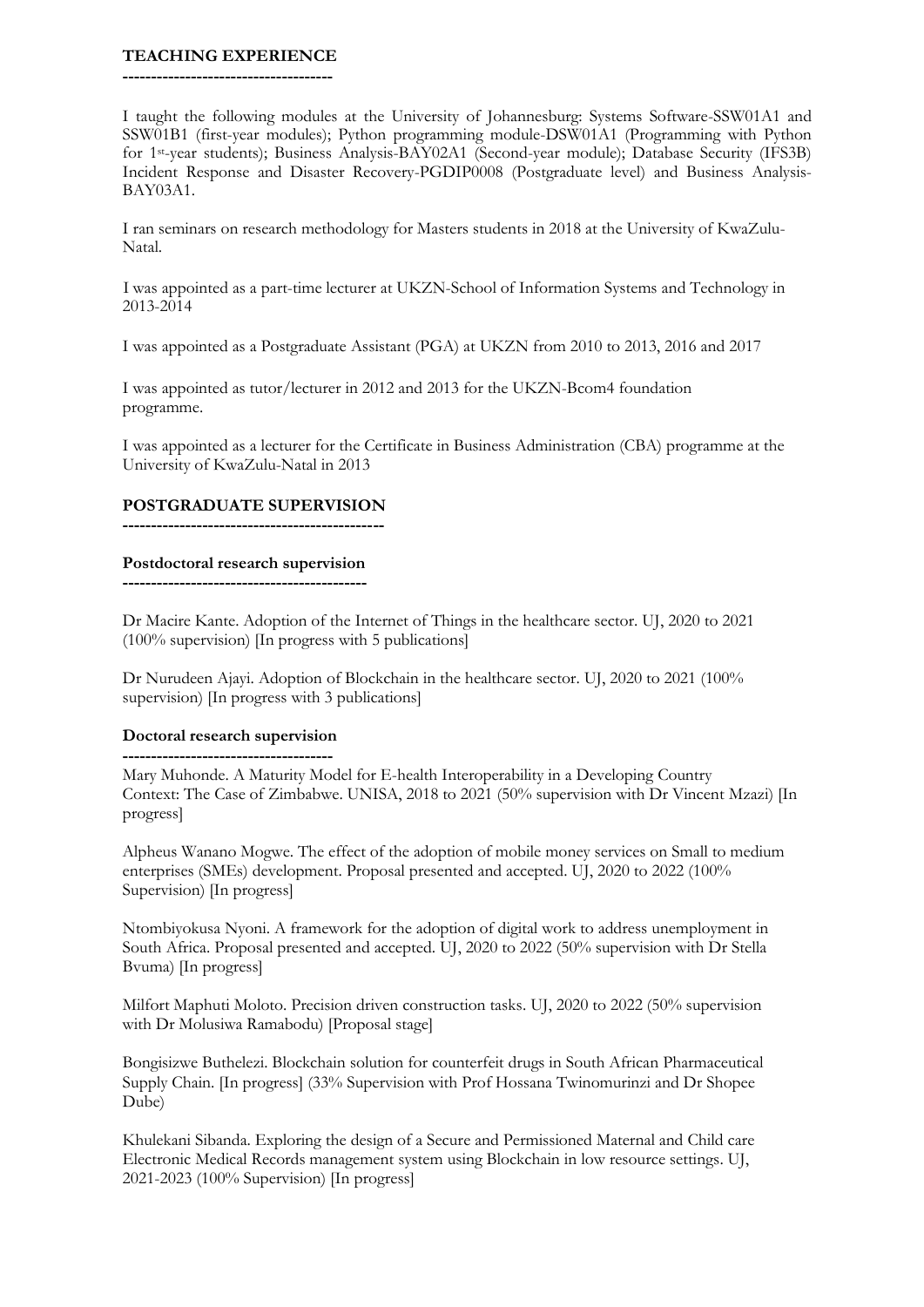#### **Masters research supervision**

**------------------------------------**

Zhane Solomon. Adoption of Virtual Reality for medical training in the context of South African higher education. UKZN, 2018 to 2020 (50% supervision with Mr Rushil Raghavjee) [Completed]

Josephine Chivinge. Strategies used to address challenges encountered during website development. UJ, 2019 to 2020 (50 % supervision with Dr Shopee Dube) [Completed with distinction and one publication]

Nompumelelo Mtshali. Potential adoption of mobile technologies to induce healthy eating habits. UKZN, 2018 to 2020 (50% supervision with Prof Irene Govender) [Completed with distinction]

Dineo Matlebjane. Adoption of blockchain to enhance patients' health information management. UJ, 2020 to 2021 (100% supervision) [Passed]

Katlego Motuba. Application of Artificial Intelligence to address water challenges in South African rural areas: Clean Water and Sanitation. (50% supervision with Ms Tebogo Makaba)

Jennifer Nkhwashu. Predicting patient admissions in emergency care using machine learning. UJ, 2020 to 2021 (50% supervision with Ms Tebogo Makaba) [ongoing]

Rachel Sefalafala. Adoption of cloud-based enterprise resource planning within the non-financial corporate sector. UJ, 2020 to 2022 (50% supervision with Dr Maureen Van der Bergh) [ongoing]

Shaivar Girdhari. Adoption of Blockchain to enhance the South African Healthcare financing system. (100% supervision) [ongoing]

Amanda Coetzee. A conceptual model for phishing awareness: A South African study (50% supervision with Dr Maureen Van der Bergh) [Passed]

Kabelo Phaahla. A framework for mHealth interventions in South Africa (50% supervision with Mr Siyabonga Mhlongo) [ongoing]

Jayd Clara. Community service nurses' experiences using virtual reality to manage hypertension [33% co-supervision with Prof Charlene Downing and Dr Herman Myburgh]

#### **Honours research supervision**

**--------------------------------------**

Pheladi Legodi. The application of blockchain to enhance the interoperability of health information systems. UJ, 2020 [Completed]

Sanele Madubandlela. The adoption of blockchain to address the supply chain issues in the public health sector. UJ, 2020 [Completed]

Retshepile Kenneth Mongali. Potential Adoption of Blockchain Technology for Quality Public Healthcare Services Delivery in South Africa. UJ, 2020 [Completed]

Keshan Athimoolam. Adoption of Virtual Reality to Provide Healthcare Services in Rural Areas. UJ, 2020 [Completed]

Mpho Setshedi. A framework for healthcare systems integration in South Africa. UJ, 2020 [completed]

Patson Ndhlovu. The Integration of Public Healthcare Information Systems in South Africa. UJ, 2020 [completed with distinction]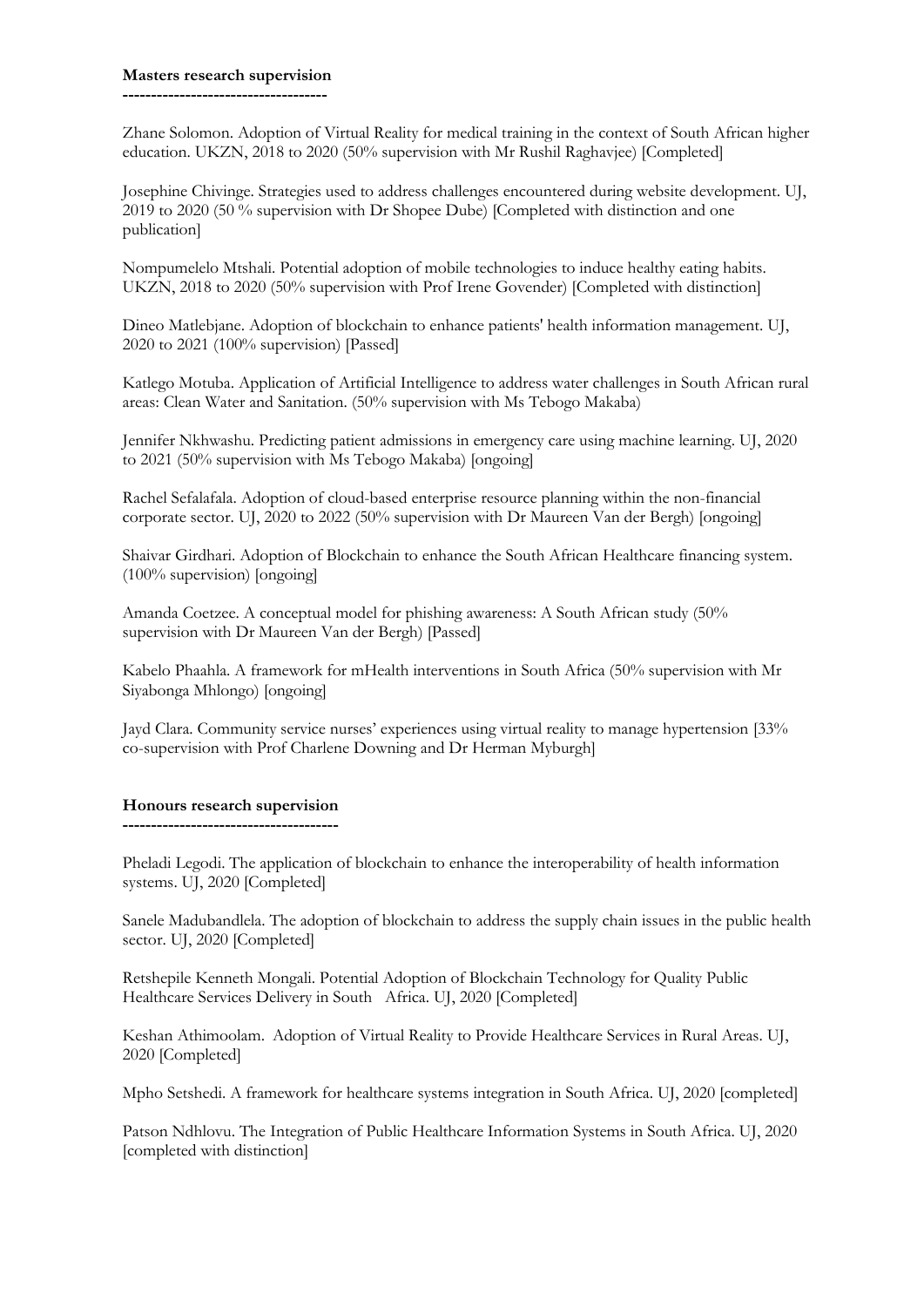Shaivar Girdhari. Adoption of blockchain to support the National Health Insurance (NHI) implementation in South Africa, UJ, 2020 [completed]

Shivolan Moodley. A roadmap to integrated HIV healthcare systems in South Africa, UJ, 2020 [completed]

Shalati Ludmilla Shingwenyana. Determinants of the adoption of mhealth applications that promote physical activity. UJ, 2019 [completed with 1 publication]

Dineo Matlebjane. Potential adoption of mobile applications that help induce healthy eating habits. UJ, 2019 [completed with distinction]

Frank Mgwili. State of information systems security in South African public institutions. UJ, 2019 [completed]

Advice Makamu. Information Security in the context of Bring Your Own Device (BYOD). UJ, 2019 [completed]

Siphesihle Ndlovu. Determinants of employees' compliance with information systems controls. UJ, 2019 [completed]

Aarifah Essopjee. Compliance with information systems security controls. UJ, 2019 [completed]

Tom Cyprian Sony. Adoption of self-healthcare monitoring mobile applications. UKZN, 2017 [completed with distinction]

Nompumelelo Cebisile Mtshali. Determinants for the Adoption of Wayfinding Mobile Applications. UKZN, 2017 [completed with distinction]

#### **PUBLICATIONS**

**-----------------------**

#### **Articles in peer-reviewed journals**

**------------------------------------------**

Bongisizwe Buthelezi, Patrick Ndayizigamiye, Hossana Twinomurinzi, Shopee Dube. A Systematic Review of the Adoption of Blockchain in Supply Chain Management. Journal of Global Information Management (JGIM). [In press].

Chivinge, J.R., Dube, S. and Ndayizigamiye, P., 2021. Strategies used to address challenges encountered during website development in South Africa. SA Journal of Information Management, 23(1), p.9.

Kante, M. and Ndayizigamiye, P., 2021. [Internet of Medical Things, Policies and Geriatrics: An](javascript:void(0))  [Analysis of the National Digital Health Strategy for South Africa 2019-2024 from the Policy](javascript:void(0))  [Triangle Framework Perspective.](javascript:void(0)) Scientific African, 12 (2021).

Kante, M. and Ndayizigamiye, P., 2020. An analysis of the policies of Information and Communication Technologies for Agriculture in Mali. The Journal of Community Informatics 16, 100-117.

Kante, M. and Ndayizigamiye, P., 2020. An analysis of the current status of Internet of Medical Things policies in developing countries. NPG Neurologie-Psychiatrie-Gériatrie, 20 (119), 259- 265.

Ndayizigamiye, P., Kante, M. and Shingwenyana, S., 2020. An adoption model of mHealth applications that promote physical activity. Cogent Psychology, 7(1), p.1764703.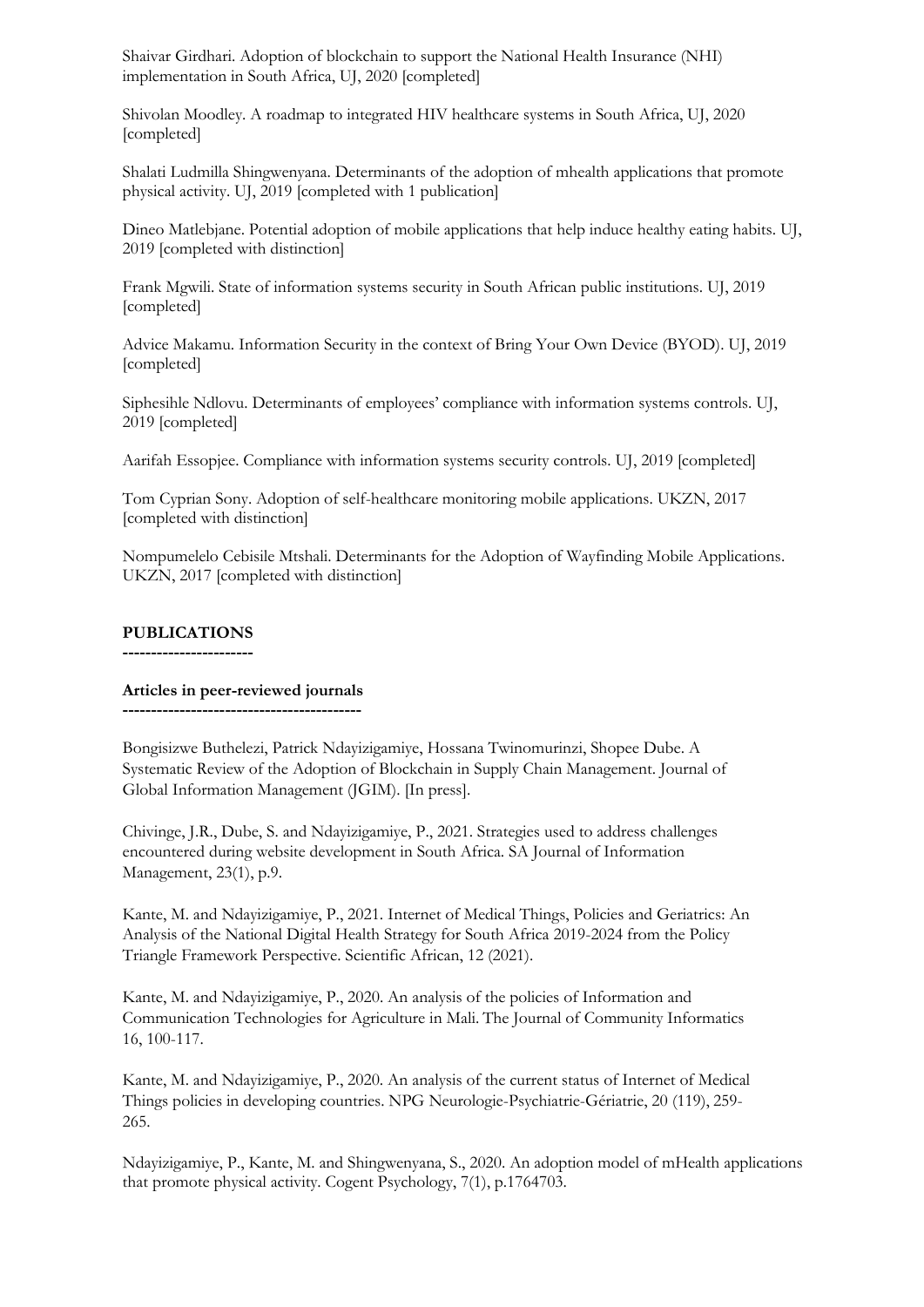Khoase, R.G., Derera, E., McArthur, B. and Ndayizigamiye, P., 2020. Barriers to start-up and sustainable growth of SMMEs: a comparative study between South Africa and Lesotho. African Journal of Business and Economic Research, 15(2), pp.137-157.

Khoase, R.G., Derera, E., McArthur, B. and Ndayizigamiye, P. (2019). Perceptions of Small, Medium and Micro Enterprises' Owners on Services Provided by the Supporting Institutions in South Africa. Journal of Gender, Information and Development in Africa. 8(2): 139-160

Ndayizigamiye, P. and Khoase, R.G. 2018. Inhibitors of the adoption of E-Commerce by SMMES in two South African cities. International Journal of E-business and E-government Studies, 10 (1): 51-66.

Khoase, R.G. and Ndayizigamiye, P. 2018. Analysing the Role and Impact of Public and Private Supporting Institutions Interventions on SMMEs Access to Funding: A Comparative Study between Lesotho and South Africa. Acta Universitatis Danubius, Œconomica, 14 (4): 58-71.

Ndayizigamiye, P. and Maharaj, M. 2017. Determinants of Mobile Health Adoption in Burundi. The African Journal of Information Systems, 9 (3): 171-191.

#### **Edited book**

**----------------**

Ndayizigamiye, P., Barlow-Jones, G., Brink, R., Bvuma, S., Minty, R., Mhlongo, S. (2021). Perspectives on ICT4D and Socio-Economic Growth Opportunities in Developing Countries. IGI Global

Ndayizigamiye, P., Kante, M. (2022). Building Resilience in Health Systems using ICTs. IGI Global.

Idemudia, E, Iyamu, T., Ndayizigamiye, P., Shaanika, I. 2022. Using Information Technology Advancements to Adapt to Global Pandemics. IGI Global (to be published in 2022).

#### **Peer-reviewed book chapters ------------------------------------**

Girdhari, S and Ndayizigamiye, P. Adoption of Blockchain to Support the National Health Insurance Implementation in South Africa: An Integrative Review. In Building Resilient Healthcare Systems With ICTs, pp 194-228.

Ndayizigamiye, P. (2022) Impediments to the Adoption of mHealth Interventions in Burundi. In Building Resilient Healthcare Systems With ICTs, pp 175-193. IGI Global.

Kante, M. and Ndayizigamiye, P. (2022). A Systematic Review of eHealth Studies on the COVID-19 Pandemic. In Building Resilient Healthcare Systems With ICTs, pp. 57-73. IGI Global.

Ndayizigamiye, P. (2022). Implementation of mHealth Interventions for Public Healthcare in East Africa: Lessons Learnt. In Building Resilient Healthcare Systems With ICTs, pp 106-124. IGI Global.

Kante, M. and Ndayizigamiye, P. (2021). A Systematic Mapping of Studies on the Adoption of Internet of Things to Provide Healthcare Services in Developing Countries. In Perspectives on ICT4D and Socio-Economic Growth Opportunities in Developing Countries. IGI Global

Ndayizigamiye, P. and Khoase, R.G. (2021). Analysing the Relationship Between SMME Geographic Coverage and E-Commerce Adoption. In Perspectives on ICT4D and Socio-Economic Growth Opportunities in Developing Countries. IGI Global

Nsahlai, V, Khoase, R., Ndayizigamiye, P., Dube, S. 2019. A Systematic Review of Digital Marketing in South Africa. In Strategies and Tools for Managing Connected Consumers. IGI Global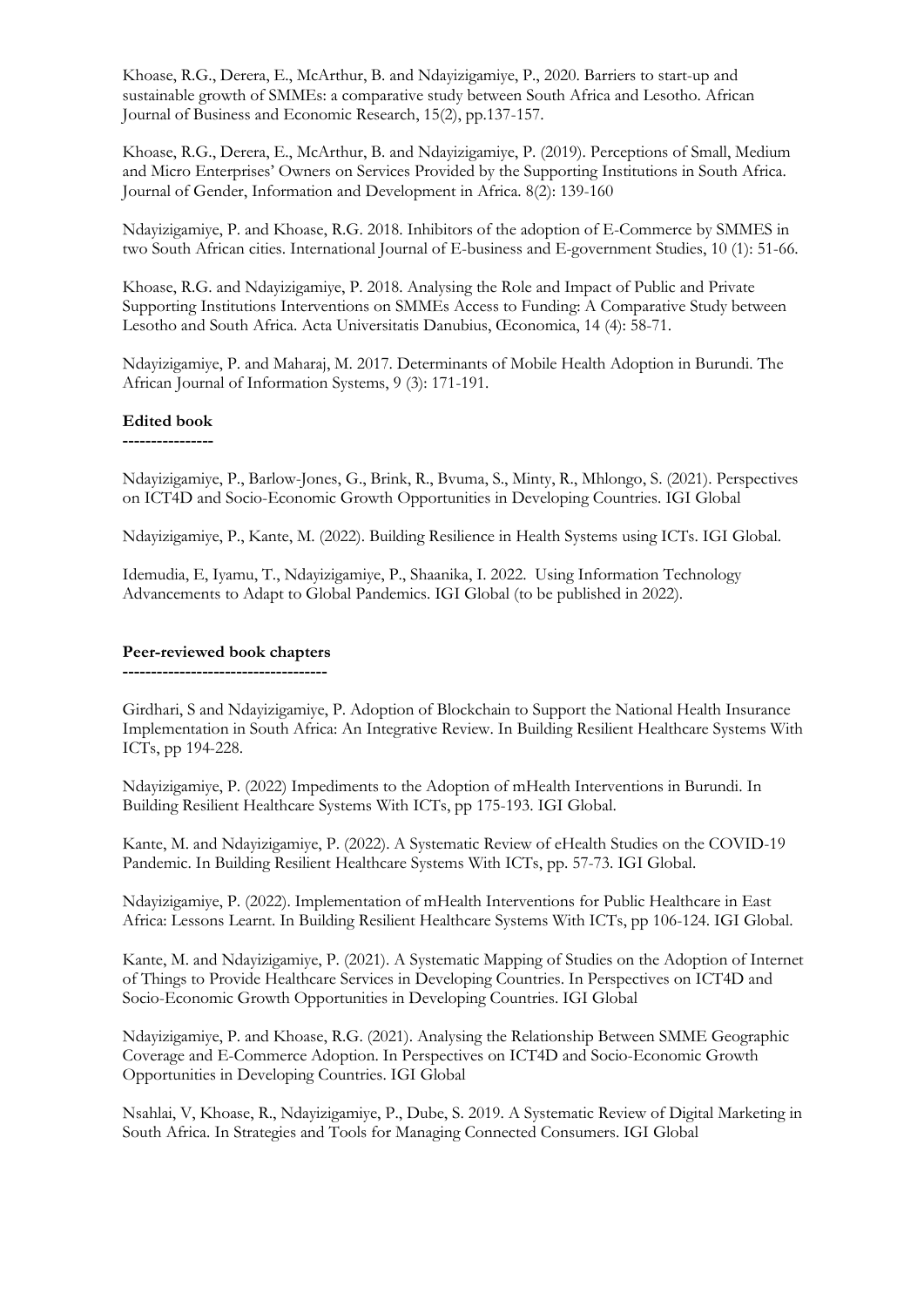Lukendo-Moise, L., Khoase, R.G. and Ndayizigamiye, P. (2019). Factors that influence the growth of African Foreign-owned SMEs in South Africa. In Analyzing the Relationship Between Innovation, Value Creation, and Entrepreneurship. IGI Global

Solomon, Z., Ajayi, N., Raghavjee, R., Ndayizigamiye, P. (2018). Lecturers' Perceptions of Virtual Reality as a Teaching and Learning Platform: 47th Annual Conference of the Southern African Computer Lecturers' Association, SACLA 2018, Gordon's Bay, South Africa, June 18–20, 2018, Revised Selected Papers

#### **Articles in conference proceedings**

**--------------------------------------------**

Ndayizigamiye, P., Dube, S. (2019). Potential Adoption of Blockchain Technology to Enhance Transparency and Accountability in the Public Healthcare System in South Africa. Presented at the IEEE International Multidisciplinary Information Technology and Engineering Conference (IMITEC 2019), Emerald Resort and Casino, Vanderbijlpark, Gauteng, South Africa, 21-22 November 2019

Matiyabu, I.I. and Ndayizigamiye, P. (2019). Enhancing Agricultural Practices through Mobile Technology Interventions: A Case of the Democratic Republic of Congo. Presented at the 2019 IEEE Global Humanitarian Technology Conference (GHTC), Seattle, USA, 17-20 October 2019

Matiyabu, I.I. and Ndayizigamiye, P. (2019). The potential use of Social Media for Healthcare Advocacy in the Democratic Republic of Congo. Presented at the 4th International Conference on the Internet, Cyber Security and Information Systems, Johannesburg, South Africa, 31 October-01 November 2019

Chivinge, J.R., Dube, S., Ndayizigamiye, P. (2019). Website Development Challenges in South Africa: A systematic review. Presented at IBC Conference, Africa Pride Arabella Hotel & Spa, Kleinmond, Hermanus, South Africa, 22–25 September 2019

Lukendo-Moise, L., Khoase, R.G., Derera, E. and Ndayizigamiye, P. (2019). The impact of supporting institutions interventions on managerial competencies. Paper presented at the ICSS Conference, Riverside Sun Hotel, Vanderbijlpark, South Africa, September 3-5, 2019

Ndayizigamiye, P., Khoase, R.G. and Jere, J. (2019). Analysing the Relationship between e-Commerce Enablers and e-Commerce Adoption: A case of SMEs in South Africa. Presented at the ICSS Conference, Riverside Sun Hotel, Vanderbijlpark, South Africa, September 3-5, 2019

Jere, J.N. and Ndayizigamiye, P. 2018. Analysing the Relationship between the Use of ICTs and Food Insecurity in Smallholder Farmer Households. IST-Africa 2018 Conference Proceedings. Gaborone International Convention Center, Botswana, 9-11 May 2018.

Ndayizigamiye, P., Soni, T.C. and Jere, N. 2018. Factors Motivating the Adoption of Self-Healthcare Monitoring Mobile Applications by the South African Youth. IST-Africa 2018 Conference Proceedings. Gaborone International Convention Center, Botswana, 9-11 May 2018.

Imaja, I.M., Ndayizigamiye, P. and Maharaj, M. 2017. A design of a mobile health (mHealth) intervention for the prevention and treatment of Cholera in South Kivu in the Democratic Republic of Congo. IEEE Global Humanitarian Technology Conference Proceedings. Double Tree Hotel, San José, California, USA: 19-22 October 2017.

Ndayizigamiye, P., Hangulu, L. and Akintola, O. 2017. A Design of a Mobile Health Intervention to Enhance Home-Carers' Disposal of Medical Waste in South Africa. IEEE Global Humanitarian Technology Conference Proceedings. Double Tree Hotel, San José, California, USA: 19-22 October 2017.

Imaja, I.M., Ndayizigamiye, P. and Maharaj, M. 2017. The role of ICT in Enhancing Transparency and Accountability in Public Funds Management in DRC. IEEE-IST-Africa 2017 Conference Proceedings. Safari Hotel Conference Centre, Windhoek, Namibia: 31 May-02 June 2017.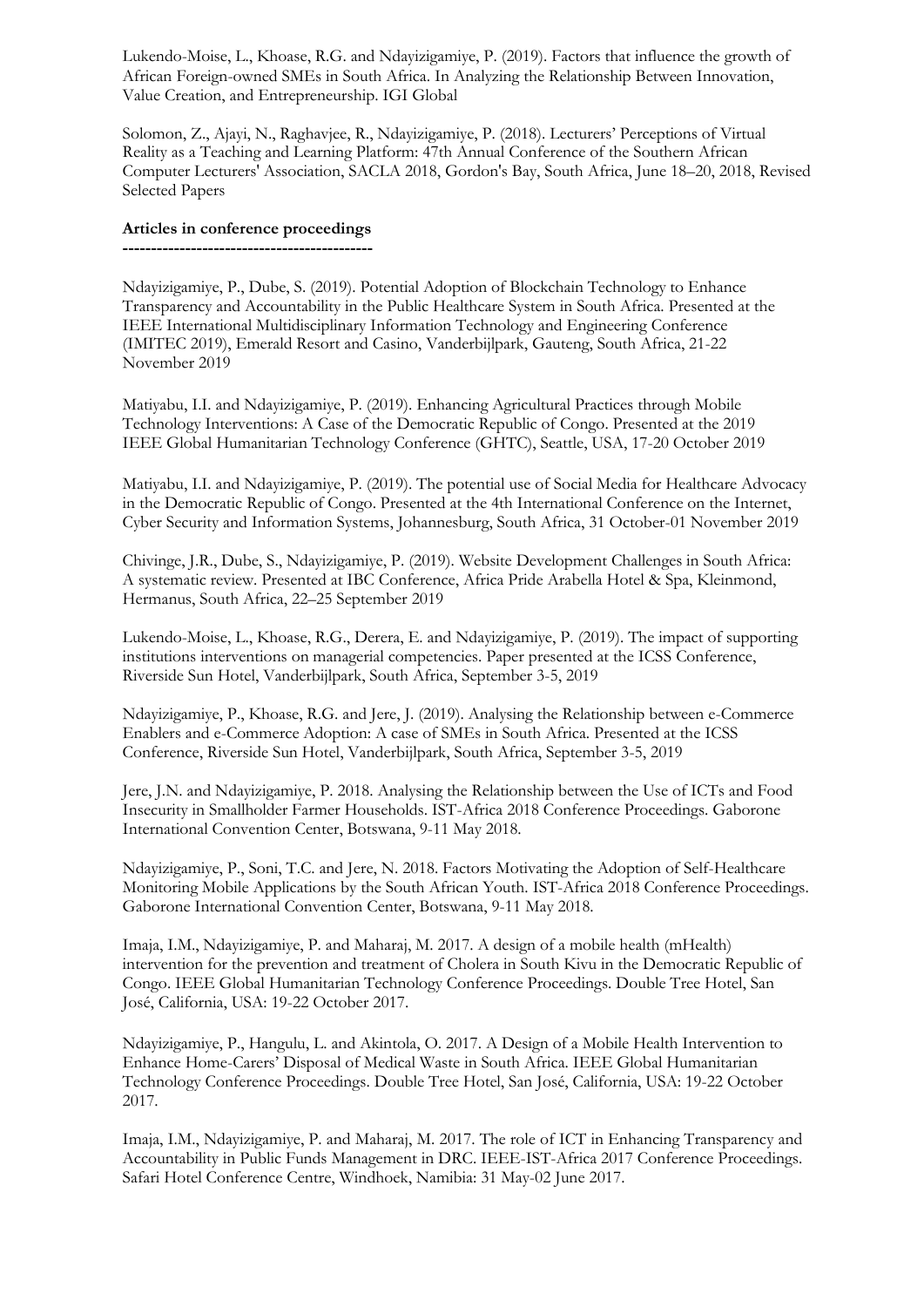Ndayizigamiye, P. and Maharaj, M. 2016. Mobile Health Adoption in Burundi: A UTAUT Perspective. IEEE Global Humanitarian Technology Conference Proceedings. Double Tree Hotel, Seattle, Washington, USA: 13-16 October 2016.

Ndayizigamiye, P. and Maharaj, M. 2016. Applying Bridges Framework to Investigate Challenges to the Adoption of mHealth in Burundi. IEEE-IST-Africa 2016 Conference Proceedings. Southern Sun Elangeni Hotel, Durban, South Africa: 11-13 May 2016.

#### **Abstracts presented at conferences**

**--------------------------------------------**

Ndayizigamiye, P. and Ajayi, N. 2019. Adoption of Blockchain Technology to Enhance Public Healthcare Supply Chain in South Africa: A Systems Thinking Approach. Presented at the twenty-fifth Americas Conference on Information Systems, Cancún International Convention Center, Cancún-México, August 15-17, 2019

Determinants of the Adoption of Self-healthcare Monitoring Mobile Applications. Fortieth International Conference on Information Systems (ICIS)-Munich, Germany. Internationales Congress Center München, December 15-18, 2019

Ndayizigamiye, P. 2016. Evidence-based impact assessment of mHealth interventions for public healthcare awareness in East Africa. 2016. Public Healthcare Association of Southern Africa (PHASA) Conference. East London Convention Center, East London, South Africa: 19-21 September 2016.

Ndayizigamiye, P. and Maharaj, M. 2018. A systematic review of mHealth interventions for public healthcare in East Africa. 2018 Americas Conference on Information Systems (AMCIS-2018) proceedings. Hyatt Regency Hotel, New Orleans-Louisiana, 16-18 August 2018.

#### **Articles presented at conferences but not published**

**-----------------------------------------------------------------**

Lukendo-Moise, L., Khoase, R.G., Derera, E. and Ndayizigamiye, P. (2019). The challenges faced by SMMEs owners/managers to access assistance from supporting institutions. Presented at IBC Conference, Africa Pride Arabella Hotel & Spa, Kleinmond, Hermanus, South Africa, 22–25 September 2019.

Ndayizigamiye, P. and Maharaj, M. 2015. Knowledge and diffusion of mobile health (mHealth) systems in Burundi: A stakeholders' participation approach. International Conference on Post-Graduate Students' Research on Indigenous Knowledge Systems in Southern and Eastern Africa 2015. University of KwaZulu-Natal, Durban, South Africa.: 19 – 20 November 2015.

Ndayizigamiye, P. 2015. Impediments to the adoption and scalability of mHealth interventions in Burundi. A paper presented at WHITE 2015, the 6th Annual Workshop on Health IT and Economics. Washington Court Hotel, Washington, DC (USA), October 9-10<sup>th</sup>, 2015.

Ndayizigamiye, P. and Maharaj, M. 2014. The Adoption of Mobile Health (M-Health) In African Developing Countries: A Case of East African Community. A paper presented at the Business Management Conference (BMC), Durban-South Africa, 17-19 September 2014.

Ndayizigamiye, P. and Maharaj, M. 2014. An Analysis of the Suitability of Mobile Health in Burundi. A paper presented at the Business Management Conference (BMC), Durban, South Africa, 17-19 September 2014.

Ndayizigamiye, P. and McArthur, B. 2014. A Comparative Approach to E-Commerce Adoption in South Africa. A paper presented at the Business Management Conference (BMC), Durban, South Africa, 17-19 September 2014.